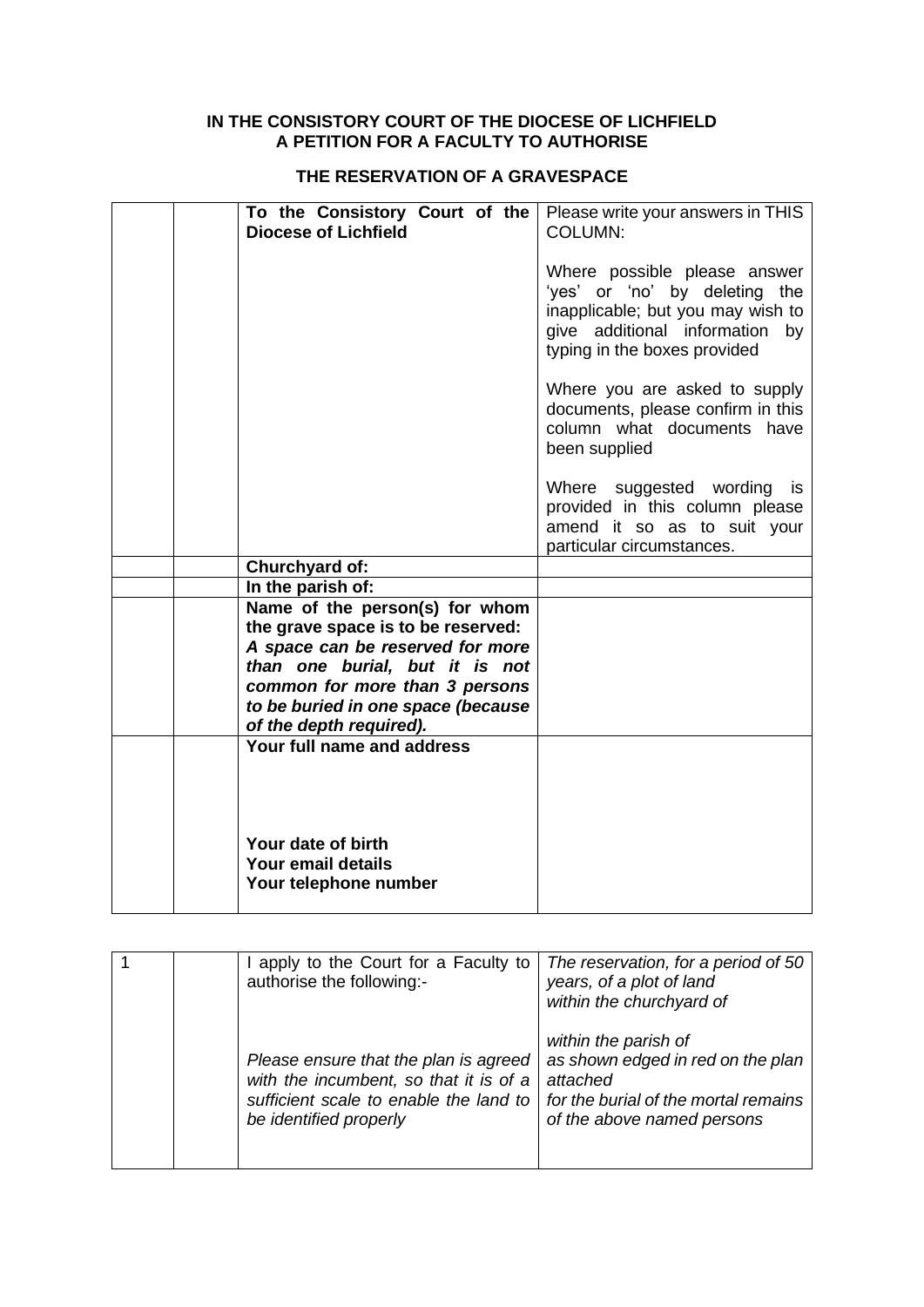| $\overline{2}$ | a) | Are you a parishioner of this parish<br>with an entitlement to be buried in the<br>churchyard | Yes/No                                                           |
|----------------|----|-----------------------------------------------------------------------------------------------|------------------------------------------------------------------|
|                | b) | Have there been any burials in the<br>space to be reserved                                    | Yes/No                                                           |
|                |    | The name of the person buried, the<br>date of burial, and any connection                      | <b>Details</b>                                                   |
|                |    | with you should be stated. Please<br>confirm if a burial has taken place that                 |                                                                  |
|                |    | it was at a sufficient depth to enable<br>the envisaged further burial to occur               |                                                                  |
| 3              |    | Please indicate the nature of the                                                             | The mortal remains of the persons                                |
|                |    | intended burial (delete as applicable)                                                        | to be buried in the reserved space<br>are to be buried in        |
|                |    | Please note that this Petition will not                                                       | an ordinary grave                                                |
|                |    | authorise any particular form of                                                              | or a brick lined grave                                           |
|                |    | memorial or kerbing to a grave. You<br>may if you wish petition for such, but                 | [It is intended that the remains of                              |
|                |    | you must make this plain.                                                                     |                                                                  |
|                |    |                                                                                               | will be cremated before burial and                               |
|                |    | A condition will be imposed on any                                                            | then buried in a position so as to                               |
|                |    | Faculty requiring a marker to be<br>placed on the reserved space until a                      | enable a future burial of a body in<br>the grave]                |
|                |    | burial occurs                                                                                 |                                                                  |
| 4              |    | Please obtain information as to the                                                           | The present population of the                                    |
|                |    | current position in relation to the                                                           | parish is<br>approximately                                       |
|                |    | use of the churchyard                                                                         | persons;<br>There are approximately                              |
|                |    |                                                                                               | Grave<br>left<br>the<br>spaces<br>in                             |
|                |    |                                                                                               | churchyard;                                                      |
|                |    |                                                                                               | The average number of burials in                                 |
|                |    |                                                                                               | the churchyard during the last five<br>years has been  per year. |
|                |    |                                                                                               |                                                                  |

| 5 | <b>PCC Resolution</b>                                                                                                                                                                                                                                                                                                                                   |                                                                                                                                                                                                                                                                |
|---|---------------------------------------------------------------------------------------------------------------------------------------------------------------------------------------------------------------------------------------------------------------------------------------------------------------------------------------------------------|----------------------------------------------------------------------------------------------------------------------------------------------------------------------------------------------------------------------------------------------------------------|
|   | lf –<br>the petition relates to<br>a                                                                                                                                                                                                                                                                                                                    | The Parochial Church Council at its                                                                                                                                                                                                                            |
|   | Churchyard, you should ask your<br>incumbent to bring the matter to a                                                                                                                                                                                                                                                                                   | meeting<br><sub>on</sub>                                                                                                                                                                                                                                       |
|   | PCC meeting so that the PCC can<br>express a view on your proposal.                                                                                                                                                                                                                                                                                     | resolution<br>passed a<br>[supporting/opposing] the proposed<br>reservation                                                                                                                                                                                    |
|   | (A supportive PCC resolution is not<br>essential but it is important that the<br>Incumbent and PCC have the<br>opportunity to express their views)<br>If the PCC has not passed a<br>resolution, please put a line through<br>the box that asks for details of the<br>resolution, but provide details of the<br>reasons for not approaching the<br>PCC. | unanimously/ by a majority of -<br>to among<br>those present and voting<br>There are members of<br>the council.<br>A copy of the resolution signed by<br>the chair/secretary is included with<br>this petition.<br>OR: reasons for not approaching the<br>PCC: |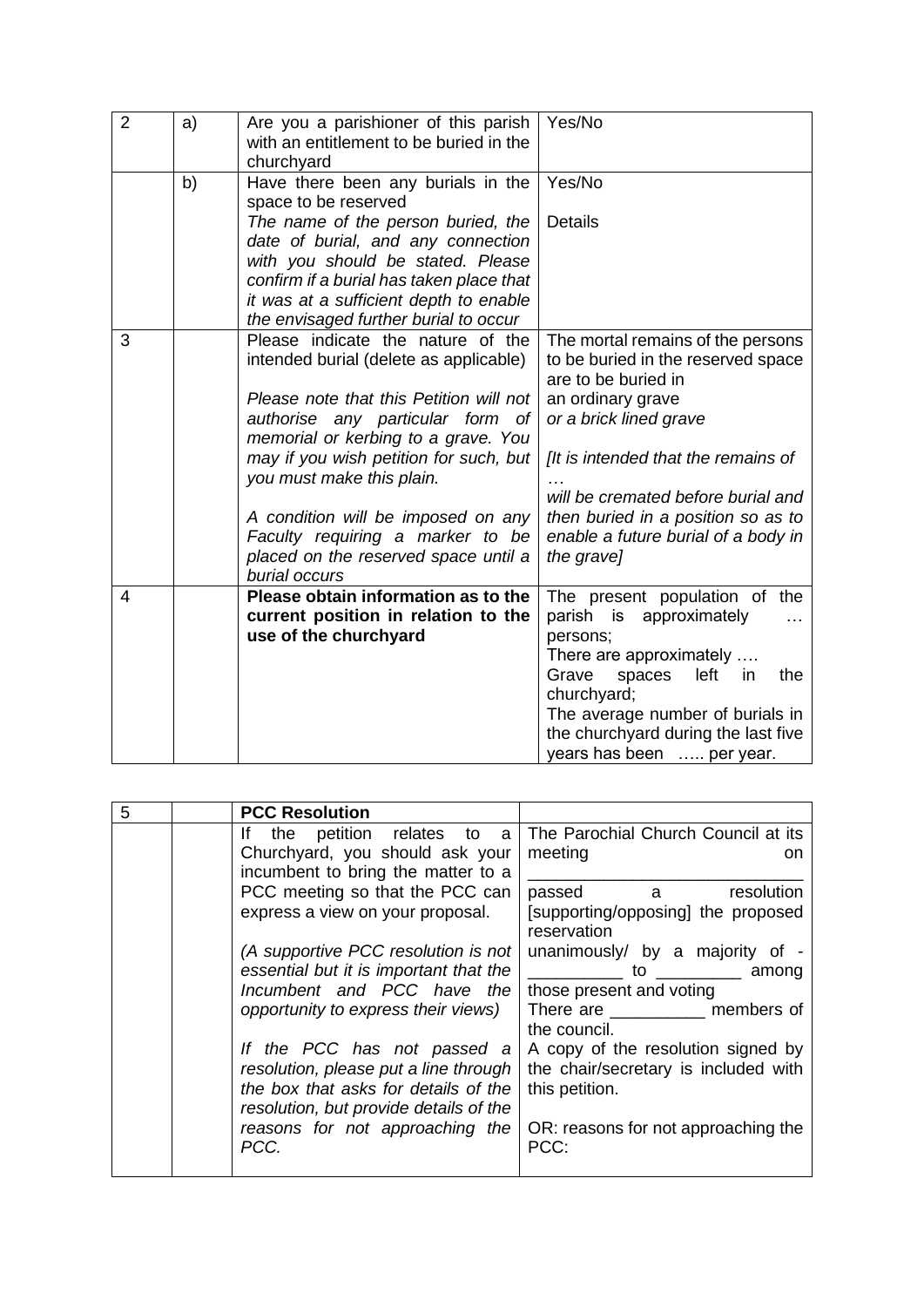Please read the Guidance Notes for Gravespace Reservations, The Guidelines including fees for non-parochial Faculty Petitions, and Costs of Faculty Petitions. You will be responsible for the Registry's fees and may be responsible for other costs and fees in addition.

In the box below, set out your reasons for seeking the reservation of a gravespace. *The box will accept 'free text' and will expand to fit your statement.*

Please ensure that you explain the full circumstances that you wish the Chancellor to take into account. In particular you should consider the normal principle that Christian burial is available to all parishioners when they die, if there is space available, and that by reserving a space, you may prevent someone else being interred in the churchyard who would have been entitled to burial there; you should explain the situation. Faculties are sometimes granted where people have had a particular connection with a parish over a long period of time, but the Court has a complete discretion in this matter and you need to explain why that discretion should be exercised in your favour. Some parishes have policies as to reservation, and you should read the policy carefully and if your case does not accord with it, please explain why it should not be followed.

Please be aware that your Petition and documents supplied may be served on family members to enable them to comment on it, or to object. Please also note that the information you provide to the Court may be made public in any judgment issued by the Court. If you consider that there is some reason why information should be withheld you may explain your reasons, but the Court is not bound to follow your wishes, and will not do so unless there is a special reason to override the normal principle of transparency in judicial proceedings

## Petition and Statement of Truth

| For the reasons set out above, I therefore Petition the Court that a Faculty<br>should issue to authorise the reservation of the gravespace.<br>The contents of my above Petition and of the details provided on the<br>accompanying Forms and Documents are true |
|-------------------------------------------------------------------------------------------------------------------------------------------------------------------------------------------------------------------------------------------------------------------|
|                                                                                                                                                                                                                                                                   |
| Signature*:                                                                                                                                                                                                                                                       |
| Print your full name:                                                                                                                                                                                                                                             |
| Date:                                                                                                                                                                                                                                                             |

\*signatures can be typed if this document is being submitted by email but you must confirm in your email that you have sent the relevant fees to the Registry by cheque (£212 + VAT = £254.40) made payable to '*FBC Manby Bowdler LLP'*.

**When you have completed this form** you should send it to the Registrar at the address below. The Registrar will forward it to the Chancellor who will make a decision as to whether or not to grant the Faculty. It is not possible to provide a time estimate in relation to the procedure.